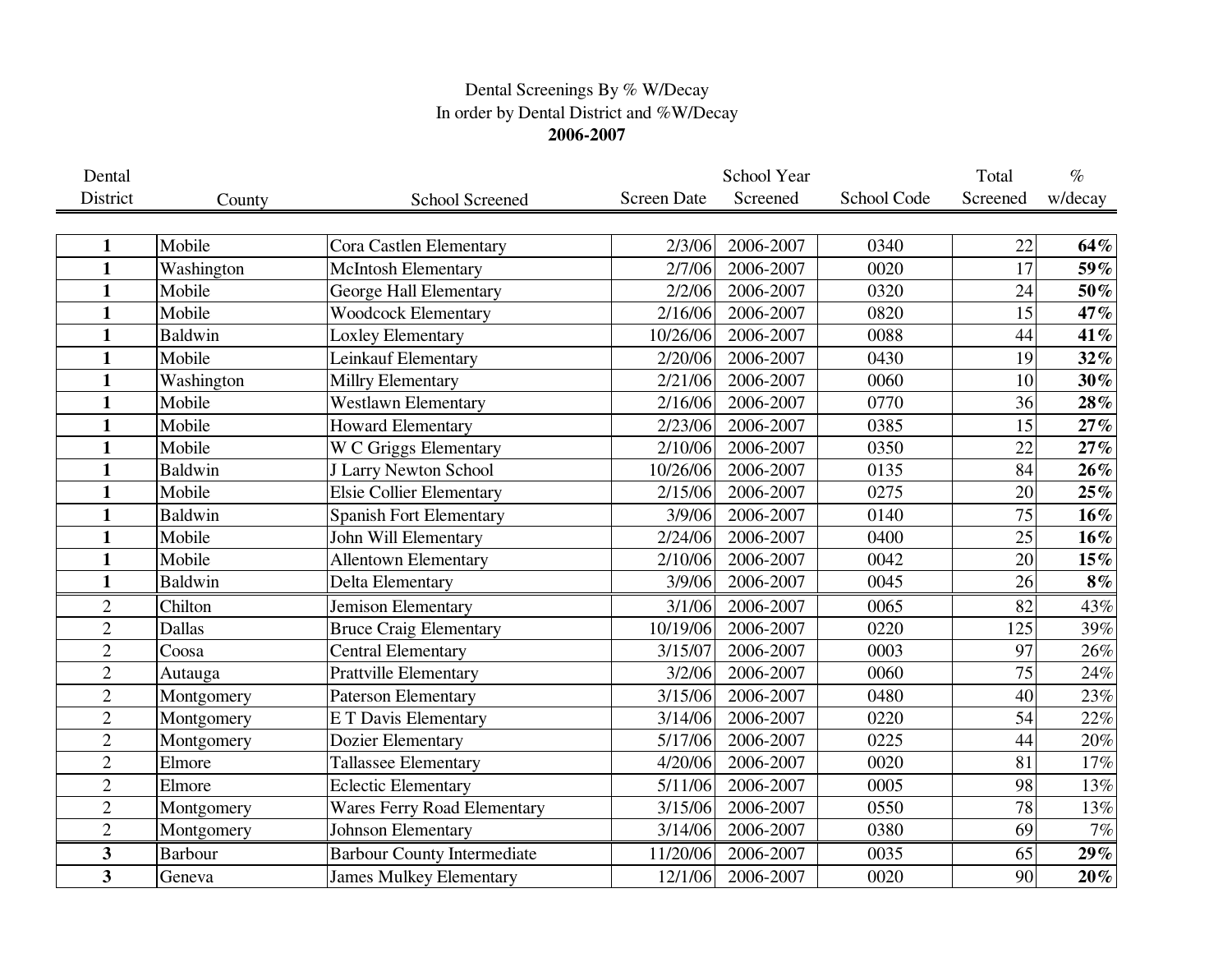| Dental                  |                |                                |                    | School Year |             | Total    | $\%$    |
|-------------------------|----------------|--------------------------------|--------------------|-------------|-------------|----------|---------|
| District                | County         | <b>School Screened</b>         | <b>Screen Date</b> | Screened    | School Code | Screened | w/decay |
| 3                       | <b>Barbour</b> | Sanford Elementary             | 11/20/06           | 2006-2007   | 0034        | 59       | $19\%$  |
| $\overline{\mathbf{3}}$ | Geneva         | Slocomb Elementary             | 12/1/06            | 2006-2007   | 0047        | 98       | $16\%$  |
| 3                       | Dale           | <b>Windham Elementary</b>      | 11/21/06           | 2006-2007   | 0015        | 84       | 14%     |
| 3                       | Dale           | <b>Ariton School</b>           | 1/17/07            | 2006-2007   | 0010        | 24       | 13%     |
| 3                       | Dale           | <b>Lisenby Elementary</b>      | 11/21/06           | 2006-2007   | 0050        | 75       | $5\%$   |
| 4                       | Clarke         | Grove Hill Elementary          | 2/21/06            | 2006-2007   | 0050        | 107      | 19%     |
| 5                       | Etowah         | Thompson Elementary            | 10/13/06           | 2006-2007   | 0210        | 26       | 46%     |
| 5                       | Talladega      | <b>Lincoln Elementary</b>      | 10/18/06           | 2006-2007   | 0165        | 101      | 43%     |
| 5                       | Talladega      | <b>Sycamore School</b>         | 10/18/06           | 2006-2007   | 0160        | 42       | 43%     |
| 5                       | Marshall       | Douglas Elementary             | 10/26/06           | 2006-2007   | 0090        | 133      | 35%     |
| 5                       | St. Clair      | <b>Eden Elementary</b>         | 11/30/06           | 2006-2007   | 0050        | 79       | 35%     |
| 5                       | St. Clair      | Walter Kennedy Elementary      | 11/30/06           | 2006-2007   | 0110        | 94       | 35%     |
| 5                       | DeKalb         | Williams Avenue                | 10/25/06           | 2006-2007   | 0030        | 220      | 33%     |
| 5                       | Talladega      | <b>Pinecrest Elementary</b>    | 11/29/06           | 2006-2007   | 0040        | 152      | 33%     |
| 5                       | Marshall       | <b>Cherokee Elementary</b>     | 2/26/07            | 2006-2007   | 0020        | 115      | 31%     |
| 5                       | Calhoun        | Cobb Elementary                | 11/1/06            | 2006-2007   | 0025        | 30       | $30\%$  |
| 5                       | St. Clair      | Moody Elementary               | 11/29/06           | 2006-2007   | 0065        | 168      | $30\%$  |
| 5                       | Etowah         | <b>Highland Elementary</b>     | 10/12/06           | 2006-2007   | 0110        | 32       | 28%     |
| 5                       | Marshall       | <b>Corley Elementary</b>       | 10/26/06           | 2006-2007   | 0080        | 155      | 28%     |
| 5                       | St. Clair      | <b>Iola Roberts Elementary</b> | 12/11/06           | 2006-2007   | 0060        | 56       | 27%     |
| 5                       | Calhoun        | <b>DeArmanville Elementary</b> | 11/1/06            | 2006-2007   | 0080        | 43       | 23%     |
| 5                       | Calhoun        | <b>Oxford Elementary</b>       | 11/3/06            | 2006-2007   | 0010        | 156      | 22%     |
| 5                       | Cherokee       | Cedar Bluff High               | 2/26/07            | 2006-2007   | 0020        | 42       | 21%     |
| 5                       | <b>Blount</b>  | Hayden Elementary              | 10/12/06           | 2006-2007   | 0045        | 138      | $20\%$  |
| 5                       | Etowah         | Whitesboro Elementary          | 10/13/06           | 2006-2007   | 0160        | 38       | $16\%$  |
| 5                       | DeKalb         | Henagar Jr. High               | 2/26/07            | 2006-2007   | 0090        | 34       | $15\%$  |
| 6                       | Pickens        | <b>Carrollton Elementary</b>   | 11/3/06            | 2006-2007   | 0050        | 17       | 59%     |
| 6                       | Fayette        | <b>Berry Elementary</b>        | 9/29/06            | 2006-2007   | 0010        | 41       | 44%     |
| 6                       | Lamar          | Vernon Elementary              | 11/2/06            | 2006-2007   | 0080        | 66       | 44%     |
| 6                       | Pickens        | Aliceville Elementary          | 11/3/06            | 2006-2007   | 0010        | 61       | 34%     |
| 6                       | Sumter         | <b>Livingston Elementary</b>   | 11/16/06           | 2006-2007   | 0060        | 63       | 30%     |
| 6                       | Tuscaloosa     | <b>Flatwoods Elementary</b>    | 2/9/06             | 2006-2007   | 0085        | 49       | 24%     |
| 6                       | <b>Bibb</b>    | <b>West Blocton Elementary</b> | 1/27/07            | 2006-2007   | 0070        | 57       | 19%     |
| 6                       | Marengo        | Marengo High                   | 3/28/07            | 2006-2007   | 0060        | 21       | 19%     |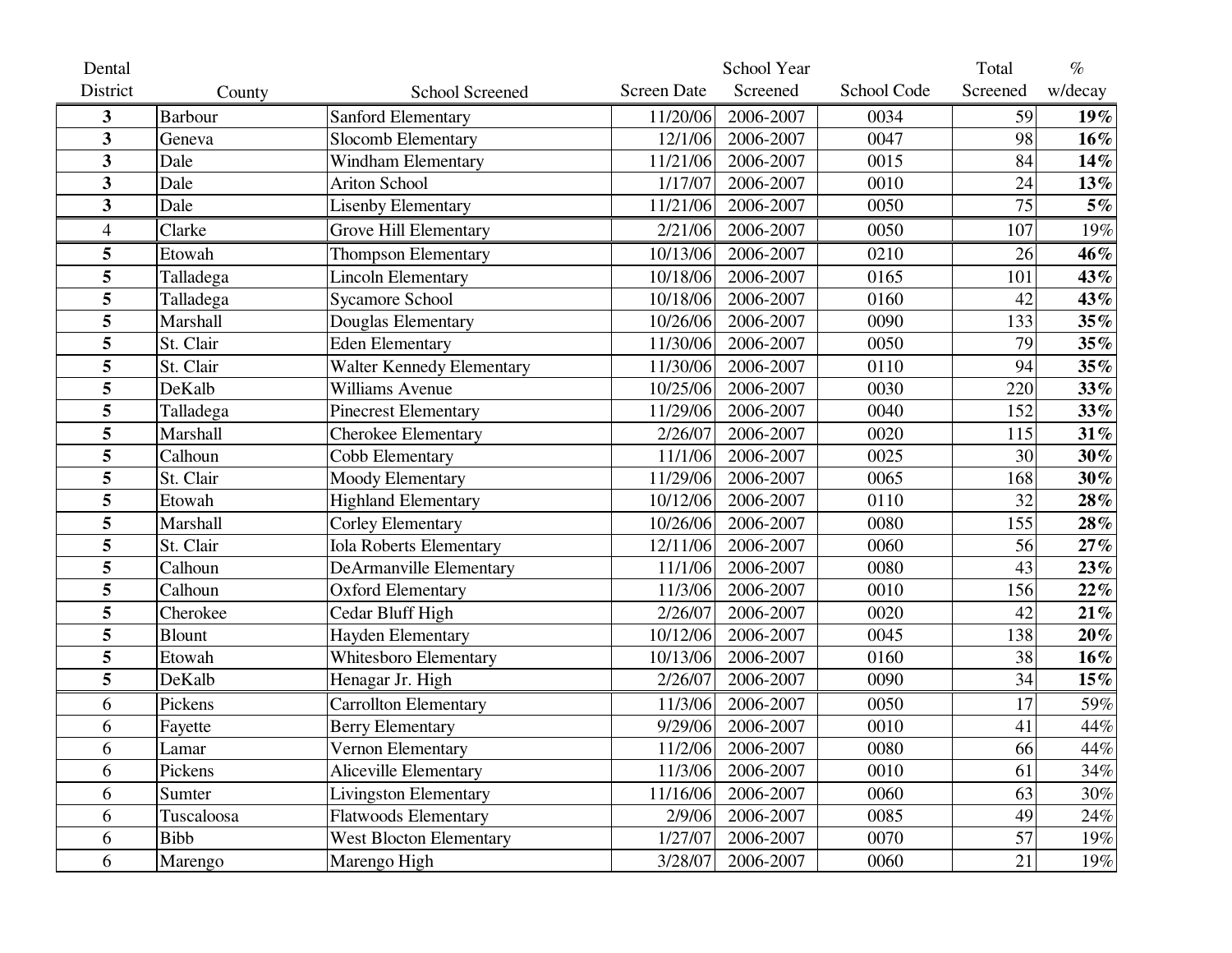| Dental          |                |                                    |                    | School Year |             | Total    | $\%$    |
|-----------------|----------------|------------------------------------|--------------------|-------------|-------------|----------|---------|
| <b>District</b> | County         | <b>School Screened</b>             | <b>Screen Date</b> | Screened    | School Code | Screened | w/decay |
| 6               | Walker         | <b>T R Simmons Elementary</b>      | 2/1/07             | 2006-2007   | 0030        | 67       | 19%     |
| 6               | Tuscaloosa     | <b>Englewood Elementary</b>        | 2/9/06             | 2006-2007   | 0080        | 93       | 16%     |
| 6               | Tuscaloosa     | <b>Woodland Forrest Elementary</b> | 2/9/06             | 2006-2007   | 0195        | 91       | $10\%$  |
| 6               | Walker         | <b>Carbon Hill Elementary</b>      | 12/7/06            | 2006-2007   | 0010        | 58       | 10%     |
| 7               | Shelby         | <b>Montevallo Elementary</b>       | 9/26/06            | 2006-2007   | 0070        | 89       | 29%     |
| $\overline{7}$  | Shelby         | <b>Creekview Elementary</b>        | 9/26/06            | 2006-2007   | 0043        | 203      | $18\%$  |
| 7               | Shelby         | <b>Oak Mountain Elementary</b>     | 10/6/06            | 2006-2007   | 0083        | 169      | 17%     |
| $\overline{7}$  | Shelby         | Chelsea Elementary                 | 9/27/06            | 2006-2007   | 0025        | 147      | $10\%$  |
| 8               | Colbert        | L E Wilson Elementary              | 3/23/06            | 2006-2007   | 0090        | 66       | 39%     |
| 8               | Morgan         | <b>Woodmeade Elementary</b>        | 3/16/06            | 2006-2007   | 0120        | 30       | 37%     |
| 8               | Lauderdale     | Lauderdale Co. High                | 2/22/07            | 2006-2007   | 0070        | 44       | 32%     |
| 8               | Lauderdale     | <b>Underwood Elementary</b>        | 3/24/06            | 2006-2007   | 0120        | 34       | 32%     |
| 8               | Madison        | West Huntsville Elementary         | 3/3/06             | 2006-2007   | 0360        | 37       | 32%     |
| 8               | Colbert        | <b>Colbert Heights Elementary</b>  | 3/23/06            | 2006-2007   | 0075        | 46       | 30%     |
| 8               | Winston        | <b>Double Springs Elementary</b>   | 5/18/06            | 2006-2007   | 0020        | 71       | 30%     |
| 8               | Colbert        | <b>McBride Elementary</b>          | 3/23/06            | 2006-2007   | 0005        | 31       | 29%     |
| 8               | Franklin       | Phil Campbell Elementary           | 3/17/06            | 2006-2007   | 0030        | 45       | 29%     |
| 8               | Madison        | <b>Madison County Elementary</b>   | 4/20/06            | 2006-2007   | 0090        | 35       | 29%     |
| 8               | Morgan         | <b>Walter Jackson Elementary</b>   | 3/16/06            | 2006-2007   | 0090        | 29       | 28%     |
| 8               | <b>Jackson</b> | <b>Brownwood Elementary</b>        | 3/2/06             | 2006-2007   | 0010        | 57       | 25%     |
| 8               | Lauderdale     | Wilson High                        | 3/24/06            | 2006-2007   | 0140        | 71       | 25%     |
| 8               | Morgan         | <b>Leon Sheffield Elementary</b>   | 3/16/06            | 2006-2007   | 0070        | 24       | 25%     |
| 8               | Cullman        | <b>Fairview Elementary</b>         | 10/4/06            | 2006-2007   | 0061        | 79       | 24%     |
| 8               | Madison        | <b>Rolling Hills Elementary</b>    | 3/3/06             | 2006-2007   | 0300        | 58       | 24%     |
| 8               | Madison        | <b>Whitesburg Elementary</b>       | 3/3/06             | 2006-2007   | 0390        | 58       | 22%     |
| 8               | Cullman        | West Point Elementary              | 3/9/06             | 2006-2007   | 0161        | 105      | 20%     |
| 8               | Limestone      | <b>James Cowart Elementary</b>     | 3/17/06            | 2006-2007   | 0050        | 46       | 20%     |
| 8               | Madison        | <b>Harvest Elementary</b>          | 4/21/06            | 2006-2007   | 0060        | 80       | 14%     |
| 8               | Madison        | <b>Riverton Elementary</b>         | 4/20/06            | 2006-2007   | 0180        | 80       | 14%     |
| 8               | Madison        | Monrovia Elementary                | 4/21/06            | 2006-2007   | 0130        | 70       | 11%     |
| 8               | Madison        | <b>Endeavor Elementary</b>         | 10/4/06            | 2006-2007   | 0230        | 144      | $10\%$  |